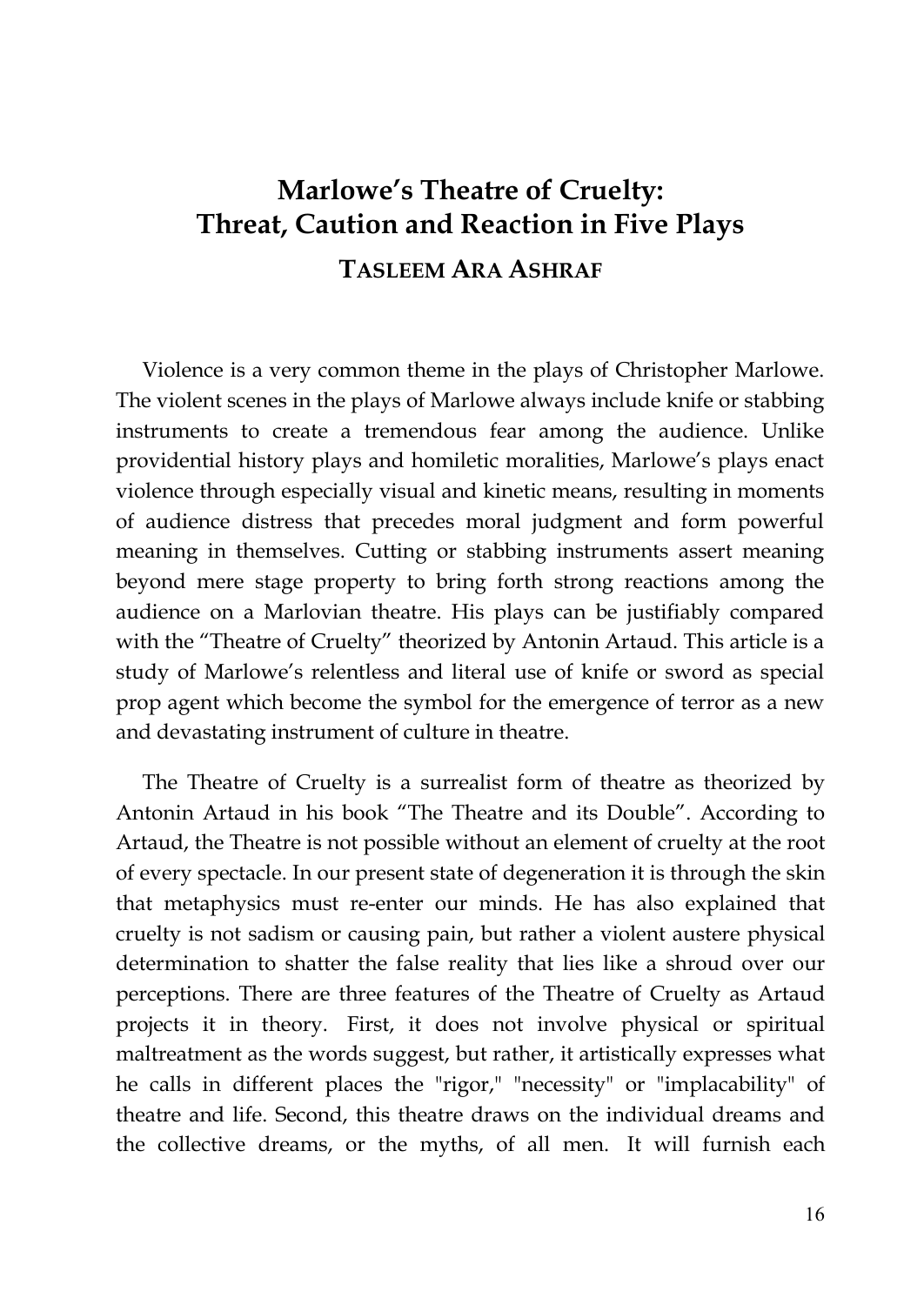spectator with the truth of the subconscious, in which a taste for crime, erotic obsessions, savagery, fear, utopian sense of life and matter, and even his cannibalism, pour out as honest feelings. Third, because it works viscerally, on the nerves and senses, rather than on the intellect, and because it impinges on anxieties common to all men, the Theatre of Cruelty is aimed at a general public. Whether realized or not, the poetic state of feeling such a theatre arouses is a transcendent experience of life for everybody. Moreover, Artaud believed that words themselves were an ineffective means of direct communication; therefore, he preferred to use gestures, cries, and ritual to reach a defenseless area of communication. Artaud's Theatre of Cruelty is completely evident in the plays of Marlowe. In order to shock the audience, and thus win the necessary response, the extremes of human nature (often madness or perversion) are graphically depicted on the stage. As Artaud explains:

> The Theatre of Cruelty has been created in order to restore to the theatre a passionate and convulsive conception of life, and it is in this sense of violent rigor and extreme condensation of scenic elements that the cruelty on which it is based must be understood. This cruelty, which will be bloody when necessary but not systematically so, can thus be identified with a kind of severe moral purity which is not afraid to pay life the price it must be paid. (66)

In Marlovian drama, the actors through their cruelty and barbarity show a truth that the audiences do not wish to see. The word "cruelty" in a Marlovian drama is like a sense of an appetite for life, a cosmic rigor, an implacable necessity, that devours the darkness; it is the consequence of an act. Everything that is enacted is a cruelty in Marlowe's tragedies. In his theatre, actions of fear and distress that occur prior to intellectual perception always produce complex reactive effects beyond moral pedagogy and can be justifiably compared with Artaud or Seneca, or even post-reformation humanist debate. Matthew Greenfield in an article titled "Christopher Marlowe's Wound Knowledge" asserts, "Few writers have tried harder than Christopher Marlowe to find language for the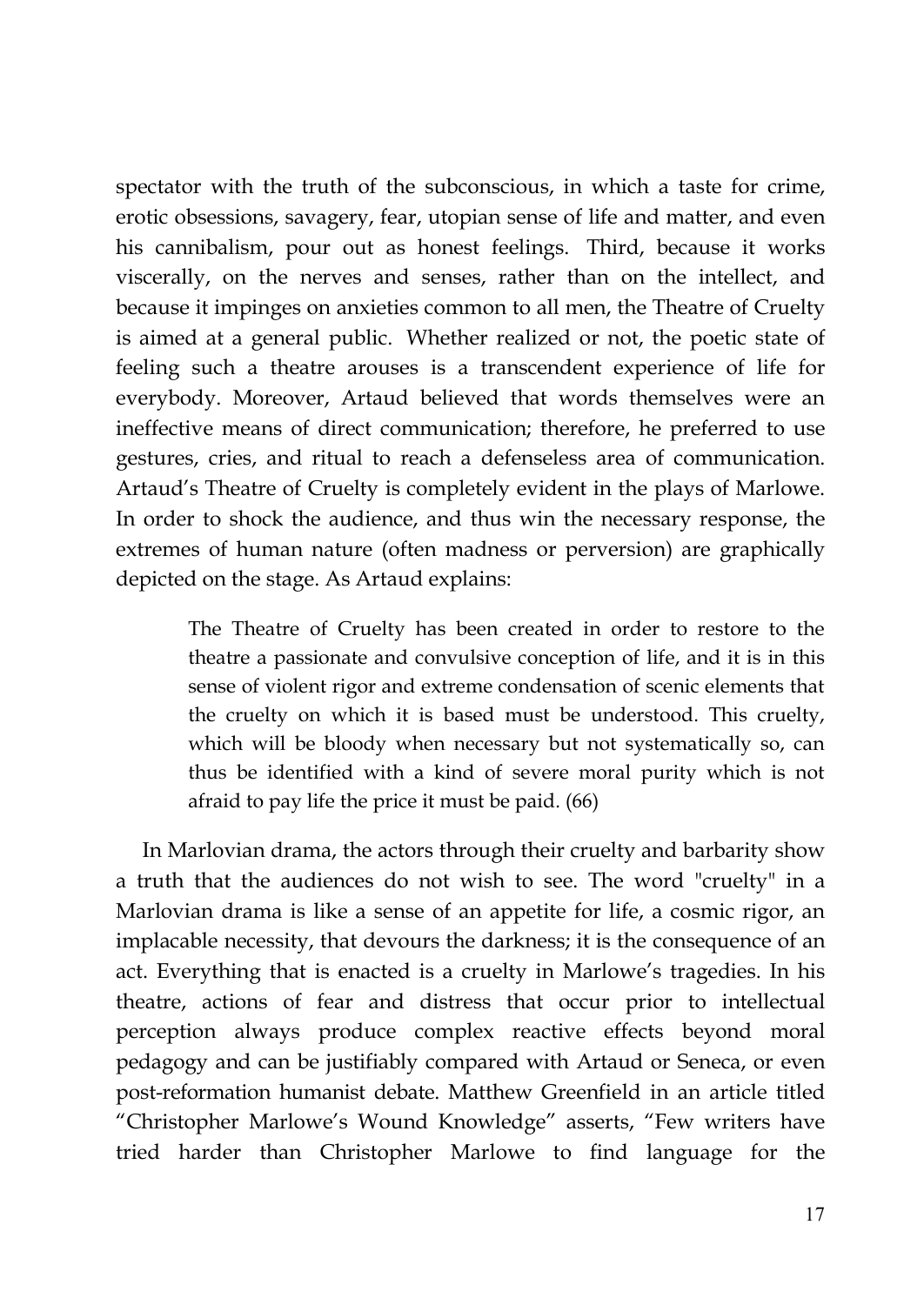representation of physical pain. Wounded characters in Marlovian drama often speak about what they feel **. . .** they develop an uncanny knowledge of what is happening inside their bodies, including the precise anatomy of their injuries and the physiology of the onset of death." (233). Arthur Wise, in his book titled "Weapons in the Theatre", counsels, "the purpose of an authentic weapon is to kill; the purpose of a theatrical weapon is to appear to do so" (12). More recently, Eli Rozik describes the semiotics of objects onstage—for our purposes especially a knife—dropping their practical function and assuming a communicative function. Thus, a knife plays a knife onstage. It becomes a knife "in quotation marks" for other purposes. Or rather it becomes a knife in italics—for emphasis. These comments are fully justified if we consider the major plays of Marlowe like *Edward the Second*, *The Massacre at Paris, Tamburlaine the Great Part I, II, Doctor Faustus,* and *The Jew of Malta*.

As we find in Marlowe's *Edward II*, a red-hot poker emphatically plays the role of a murder weapon, a horrific stabbing instrument of torture, and an unusual, but historically reported means of assassinating a king. The full title of the first publication is *The Troublesome Reign and Lamentable Death of Edward the Second, King of England, with the Tragical Fall of Proud Mortimer*. It was the final torture that made Edward II's death arguably the most famous in English royal history: a group of men pinned the deposed king beneath a mattress or table, and then inserted a red-hot poker inside his body that burned out his internal organs. This grisly execution was supposedly devised to leave no visible mark on the body. Even though Marlowe omitted the final dreadful scene of the king's death, the tension and fear it creates during the final scene, is truly cruel and violent. Its language is generally bare and tense. Big speeches are frequently punctured by colloquially plain counterstatements. Single lines are heavy with hidden meanings. Here we observe a great kings decline from kingship to abjection. Structural and verbal patterns converge in the closing scenes, where Edward's laments are juxtaposed with the callous double-talk of Mortimer and Isabella. The torments of the king have been emphasized by shaving of the Kings beard and washing with sewer-water which shows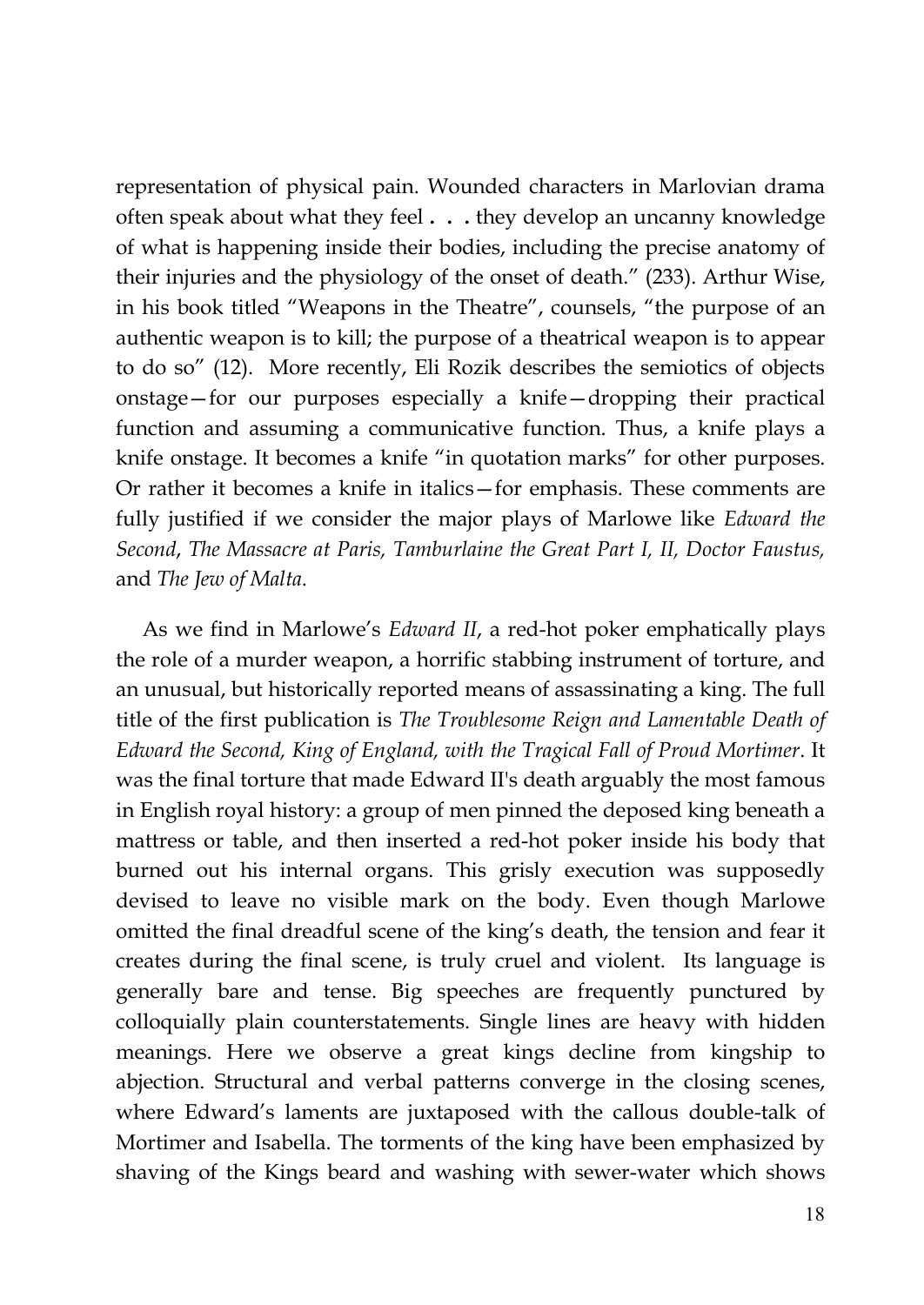cruelty towards a great king. Moreover, in the murder scene, we observe a ghastly fusion of cruelty and sexuality. Such use onstage does not produce an alienation effect but an intensification effect that is especially Marlovian in its moment of performance. Ruth Lunney specifically observes in her survey titled *Marlowe and the Popular Tradition, Edward II* presents "a radical change in the way that audiences are enabled to respond to a cautionary tale" (73), a new kind of experience in theatre that exceeds the blunt morality of cautionary moral tradition just as it does the cutting edginess of *Tamburlaine* or *Doctor Faustus*. Onstage, that scream should certainly raise the collective blood pressure of the audience. Dramaturgically, the scream itself in pitch and volume effectively performs the horror of the mimed action. Its performance is at once unrestrainedly vocal, horribly novel, and yet a matter of historical reporting that registers itself as information but exceeds such inscripted boundary through the violent theatricality of performance. That final fatal attack on the king must be theatrically obvious and sensational. Crushing to death under a table, would be a bit awkward to stage effectively as well as rather diffuse in its signals. But a brandished instrument like a red hot spit is unmistakable. The violence described by Holinshed, mentioned and implied in Marlowe's play, and usually performed onstage, requires the dramatic force of that terrible stabbing instrument. Such performance stimulates a profoundly unsettling, extroverted and kinetic sensibility that both threatens and elicits an adrenaline response. In reality, we might fight back, flee, or freeze and thereby become a victim. As audience, we go beyond the smug comfort of moral sensibility to experience a detachment enabling us "to gaze into the horror of individual existence, yet without being turned to stone by the vision" (Rozik 128). Instead, we are enabled through kinesthetic experience safely to extend our bodies into the violence, dwell in our reactions, and achieve a complicated empathy. Herein, the brandished blade or stabbing instrument emphasizes the truth of male-on-male (and female) violence as horrible shaping of circumstances and unsettling threat to polite best wishes. In the theatre we co-create a moment of horrid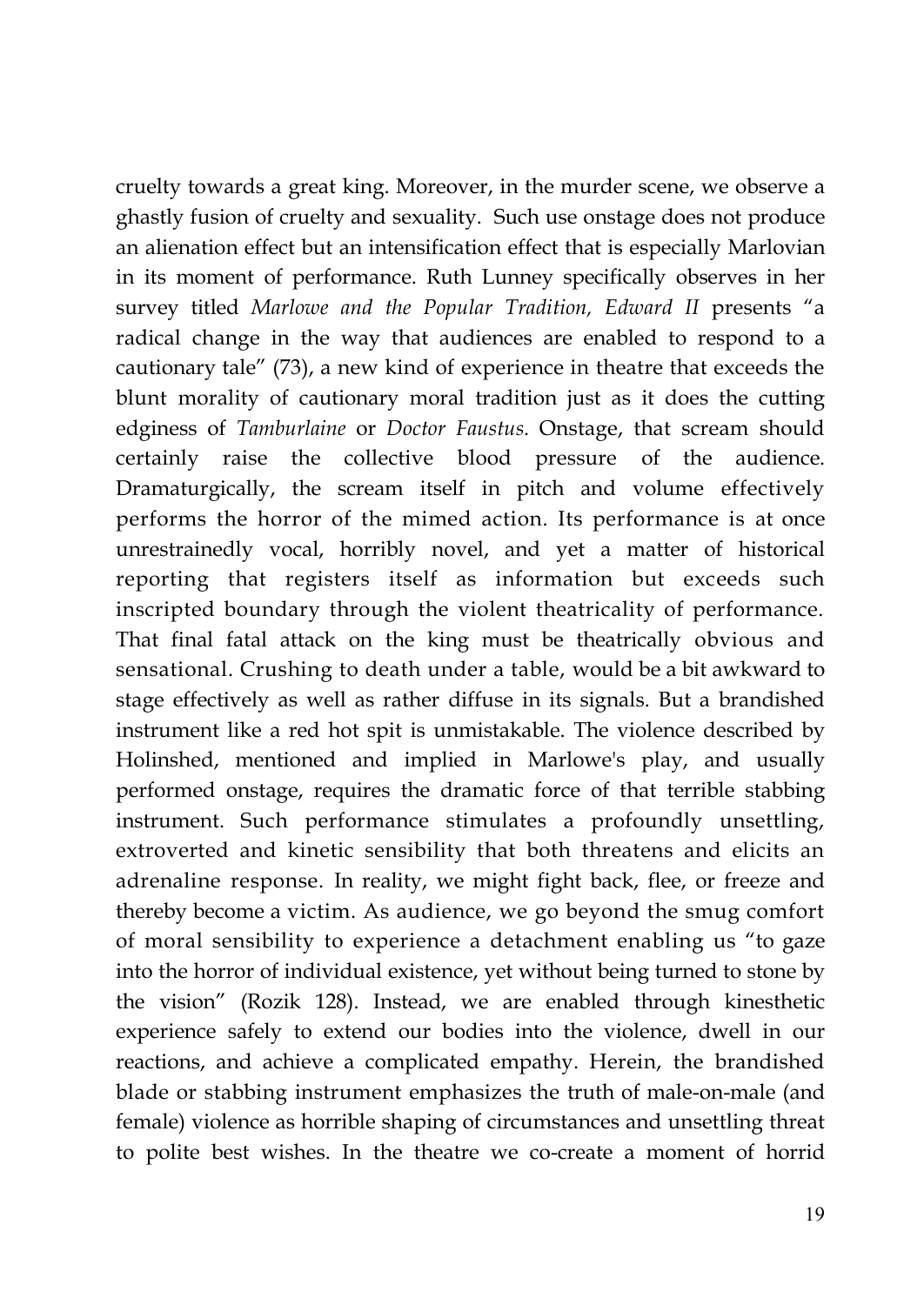historical truth, a truth momentarily reinforced by Lightborne's proud rhetorical question: "Tell me, sirs, was it not bravely done?" (116) before Gurney draws a knife and "*stabs Lightborne*" (117). Here we observe an amazingly original stage direction. It is as if Marlowe insists on it. He explains the true story and assists it with more violent scenes and dialogues which make the audience shiver with horror.

In another legendary Play *The Massacre at Paris* Marlowe effectively combines theatre and religion within the Duke of Guise who, as a pan-European terrorist and bloodthirsty fanatic, cannot do anything without physically drawing a knife or sword or imagining himself or someone else as doing so. This sort of effect is created by Guise in *The Massacre at Paris* when he stabs to death a pair of unarmed academics, guilty only of being Protestants, with the chilling line "I'll whip you to death with my poniard's point" (29). Onstage, it is true but it is not real. Such horror produces radical tensions among the audiences. Among other twisted fantasies of destruction, Guise threatens that, "the catholic Philip, King of Spain, Ere I shall want, will cause his Indians To rip the golden bowels of America" (19). Then Guise plays with our fearful imaginations too as he ponders his political rival and wearily concedes, "Ay, but Navarre, Navarre, 'tis but a nook of France, Sufficient yet for such a petty king. . . . Him will we –"... followed by the stage direction of the original octavo: "Pointing to his sword" (2). It's a guaranteed laugh line, but a nervous laugh line, that radicalizes the whole experience of performance through forced irony as well as through the eliciting of fear. The language seldom rises above mediocrity, the characters are drawn with the indistinct faintness of shadows, and the plot is contemptible: events in themselves full of horror and such as should strike the soul with awe, become ludicrous in the extreme by injudicious management. Thus *The Massacre at Paris* is considered as the most dangerous play of Christopher Marlowe.

Marlowe is capable of making us feel fear with a transformative immediacy felt similarly by the blubbering Virgins of Damascus in his another outstanding play *Tamburlaine the Great*. Interpreters stressing the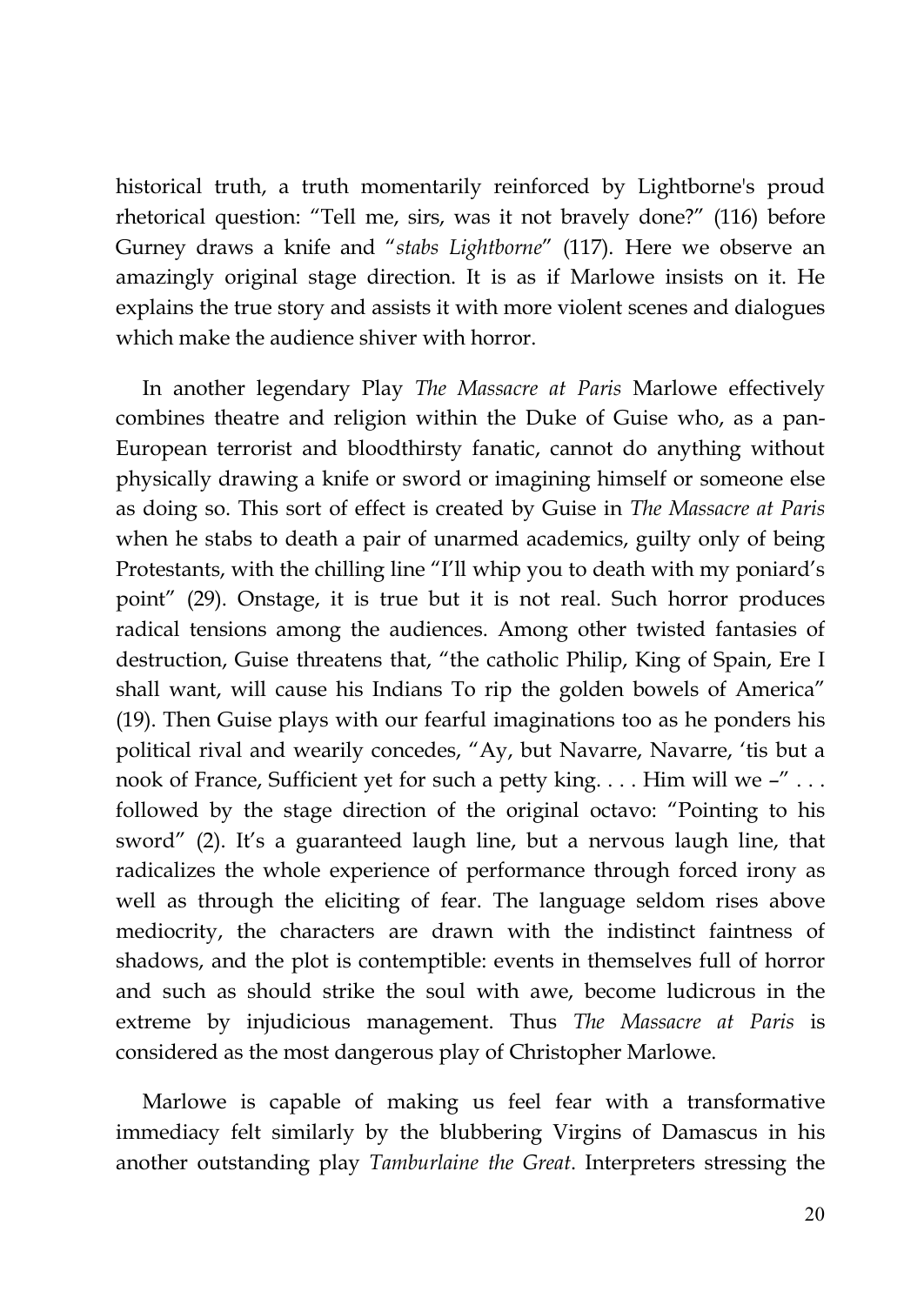ironic undercutting of Tamburlaine further insist that a moral uncertainty blurs the victorious resolution of *Tamburlaine, Part I*. The events of the drama appear to uphold Tamburlaine's imperialistic ambitions. Here the audience regards the truce, marriage, and coronation against the backdrop of Zenocrate's still reverberating lamentations for the impaled virgins, the Turkish suicides, and her slain betrothed. Moreover, Tamburlaine delivers his exultant victory speech on a stage strewn with human corpses, the tableau stressing the tension between "the visual image of man's descent into brutality and the auditory image of man's quest for divinity" (Leggatt 28). "Costume further underscores visual irony; at the end of the play when Tamburlaine and his retainers remove their armor and don scarlet robes , their red garments blend with the bleeding corpses on the stage; thus, Tamburlaine's pledge of truce with all the world is made against a blood red stage, the image saying what the words repress" (Shepherd 24). According to this ironic interpretation, therefore, although his final triumph seems to vindicate Tamburlaine and the ethos he represents, Zenocrate's choice of love and mercy over honor and violence complements the pervasive disparity between glorious words and barbarous deeds to render the play's ethical system highly problematic. In the play we find that Tamburlaine is constantly breaking the rules, defying conventions, yet he turns his defiance into ceremonies, rituals, of conflict. Here the emblem of ambition is staged in all its grim cruelty. The effect is to render the audiences' reaction excitedly uncertain. In a suggestive observation, Clare notes that Artaud recognized Renaissance theatre as "a theatre that excluded placid emotional and moral responses and exteriorized depths of latent cruelty and perverse sensibilities of the mind" (82). But she then relies on a rhetoric of placid responses when she observes that "Marlowe's 'mighty line,' in particular the rhetoric of *Tamburlaine*, corresponds to Artaud's notion of a poetry of the senses" (82–83), further observing that Tamburlaine's exchange with the virgins "effectively depersonalizes the killing" (83). However, for Tamburlaine, killing is always personal, as in his sadistic interaction, center stage, with the virgins. He brandishes a weapon and demands: "Behold my sword—what see you at the point?" (108).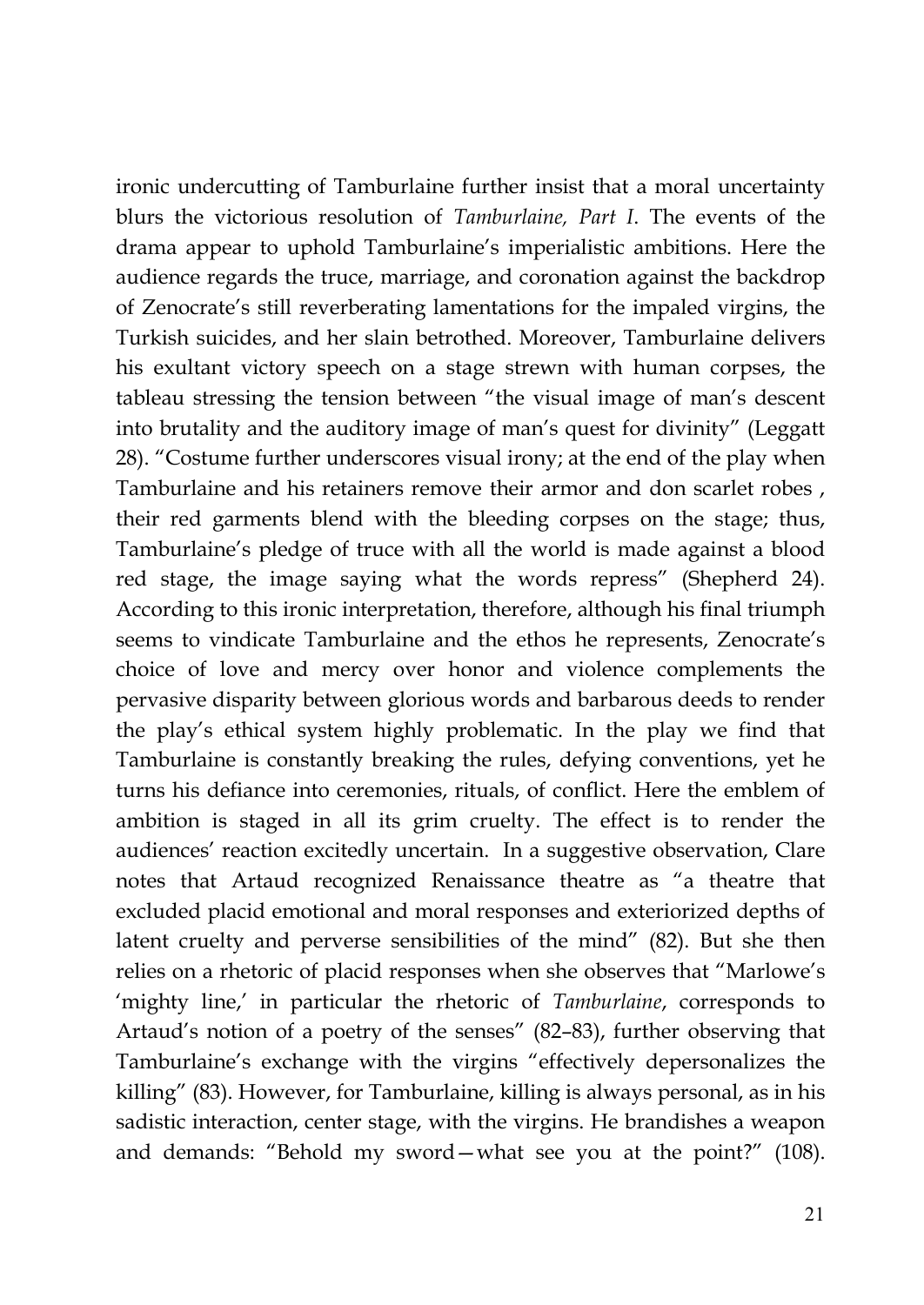Utterly terrified, they stammer variously, "Nothing . . . fear . . . fatal steel" (109), and he relishes in the horrifying reach of his contemptuous reply "Your fearful minds are thick and misty, then, For there sits Death, there sits imperious Death, Keeping his circuit by the slicing edge" (110). He then offers a momentary glimpse of reprieve – "But I am pleased you shall not see him there" (113) —before demeaning his victims completely with a swift alteration of mood that points the way to their certain and terrible death: "He is now seated on my horsemen's spears." (114). Finally, Tamburlaine issues a direct order that is hair-raising in its image of bloody mass-impalement "Techelles, straight go charge a few of them. To charge these dames, and show my servant Death, sitting in scarlet on their armed spears." (116) Death rides on knife blades and spear points, and moves onstage at the whim of Tamburlaine. Clare (2000) finds all this to be of counter value with regard to standard Elizabethan literary humanism: "Whereas Tamburlaine is made to use rhetoric persuasively, its purpose is also undermined in that persuasion is used not to reveal 'the high mysteries of the gods', but to convince an audience of his own omnipotence" (81-83). No undermining here; nor omnipotence, rather, like a connoisseur Tamburlaine convinces an audience of terror by his words and weapons working kinetically and horribly within their very moments of performance onstage. Contradict him if you dare. Or go one better: learn from his constant reference to the classics, feel it within the poetry, experience it in Marlowe's theatre of action, reaction, and threatening physicality.

Simon Shepherd appreciates a sense of bristling kinesthetic energy on Marlowe's stage. And he exercises it in a curious critical fantasy titled "A Bit of Ruff," the ostensible thesis of which states that "while Shakespeare has to be treated primarily as a consummate artist, Marlowe's work can't keep out the signs of an illicit sexuality and a violence that is about to happen, really" (109-10). But, Shepherd further inquires, what precisely is real. Is it Transgressive pleasure or Audience complicity? Or is it more like the combination of outrage and impotence elicited by a sharp weapon smuggled into the ring by a present-day professional wrestler—a despicable villain with a stage history of remorseless violence and brutality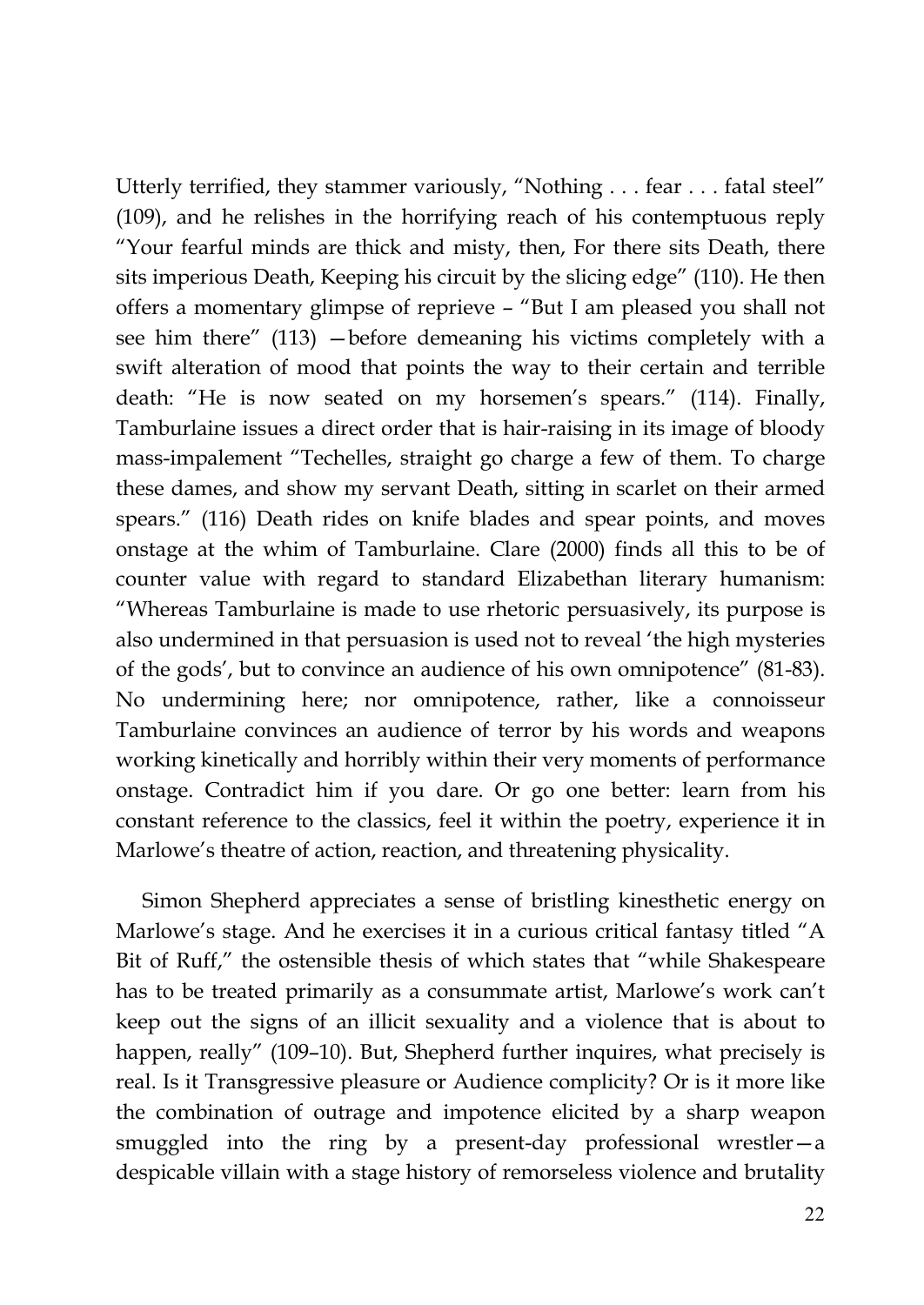ever ready to exceed his previous record of crime? Marlowe's dramaturgy has to be excessively, terribly, delectably dangerous. Marlowe's threatening dramaturgy is more convincing and more variable. If a mirror were suddenly held in front of our faces as we watched Marlowe's plays, perhaps we would be horrified by the sight of our own engrossment in cruelty, torture and murder represented before us. We would thus have a sudden and painful insight into ourselves. In the theatre of Cruelty the stage becomes that mirror; a reflection of our latent and suppressed proclivities. This I believe Marlowe was trying to do in most of his Tragedies, trying to reach a deeper level of awareness than one of superficial interest in plot and character.

In *Tamburlaine part II*, the title character reaffirms the loyalty of his sons through a similar self-mutilation. This self-lacerating moment suggests immediate instinctive representation beyond the generalities of Tudor political hypocrisy. It is as if Tamburlaine inoculates his sons with a booster of anarchic violence. Having sliced his arm open, he urges, "Come, boys, and with your fingers search my wound and in my blood wash all your hands at once" (126). Two of his three sons demand wounds of their own, and Tamburlaine even offers to scar them appropriately, before accepting their willingness as self-mutilation enough. Of the scene, Matthew Greenfield, in a recent article titled "Christopher Marlowe's Wound Knowledge," observes that Tamburlaine "recognizes an opportunity for a new glory and a new species of compelling theater" (246). This brings us to the compelling theatrical realizations of *Edward II* and specifically to the scene of the king's murder, which was like a ghastly fusion of cruelty and sexuality long latent in the play. Like justice itself, stage violence must be seen to be done and done with effective theatricality. But Marlowe goes a step further in the theatre to produce what Clare appreciates as a "sensory assault on the spectator and the violation of any predictable moral or emotional response" (82).

Fear deflects itself through witty criminal riposte in the plays of Christopher Marlowe. In his most remarkable play *The Tragical History of*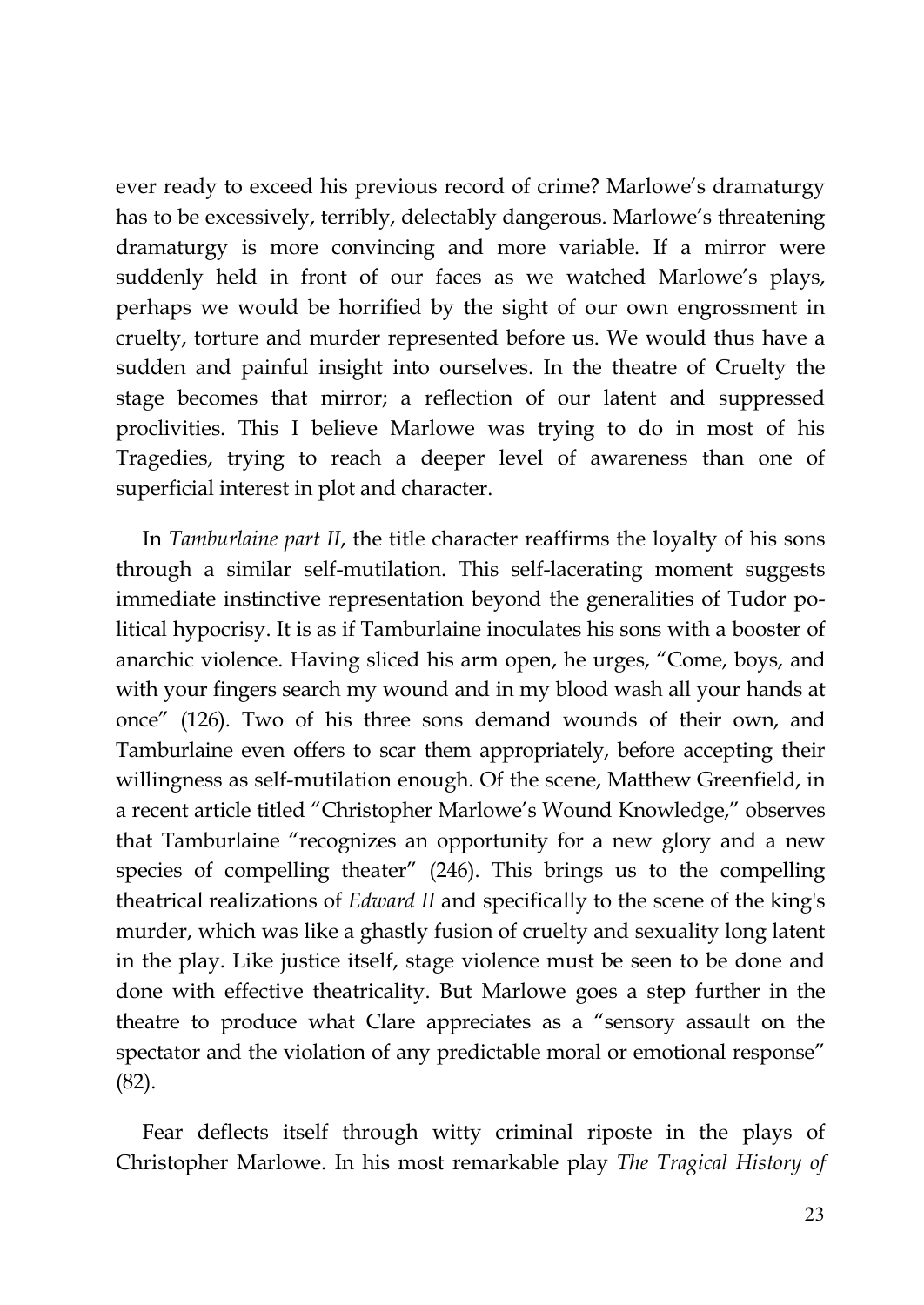*the Life and Death of Doctor Faustus*, Faustus attempts to overcome a state of fear as he seals his bond of association with great Lucifer. He decides to make the bargain, and he stabs his arm in order to write the deed in blood. However, when he tries to write the deed, his blood congeals, making writing impossible. Mephistophilis goes to fetch fire in order to loosen the blood and finally Faustus writes the deed. He hands over the deed, which promises his body and soul to Lucifer in exchange for twenty-four years of constant service from Mephistophilis. As Faustus tells Mephistophilis [Stabbing his arm]: "Lo, Mephistophilis, for love of thee, I cut mine arm, and with my proper blood. Assure my soul to be great Lucifer's, Chief Lord and regent of perpetual night! View here the blood that trickles from mine arm, and let it be propitious for my wish" (60). This dramatic effect of knife evokes horror and fear among the audience and startles them with suspense and impending doom. Bernard Beckerman in his book "Dynamics of Drama", put it clearly, stating that in the theatre, "our bodies are already reacting to the texture and structure of action before we recognize that they are doing so" (151). When Faustus signs the deal with the Devil, the audiences wait zealously to see the final damnation of the most learned man; the unpardonable crime he commits by writing the deed with the devil. Yet the humanistic Renaissance characteristic of Faustus explains that the crime he is doing is fully justified.

*The Jew of Malta* is another remarkable play of Marlowe, in which we find the Jew Barabas as a monster and observe his horrific acts. Having just poisoned a whole nunnery in *The Jew of Malta*, Ithamore thinks about keeping the killing a secret, assuring his master, "For my part fear you not." And Barabas replies simply "I'd cut thy throat if I did" (11) Violence is also evident in the death scene of Barabas where we find some medieval staging practices. Medieval mansion and plateau staging often involved the use of a Hellmouth where evil was eventually sent. At the end of the play Barabas is thrown into a hot boiling cauldron by Ferneze. Marlowe had Ferneze call the cauldron a "rack" which "was another stage or scaffold on which the theatre of hell was played out" (Sales120). The Theatre of hell most likely refers to the Hellmouth mansion used in Medieval staging practices. More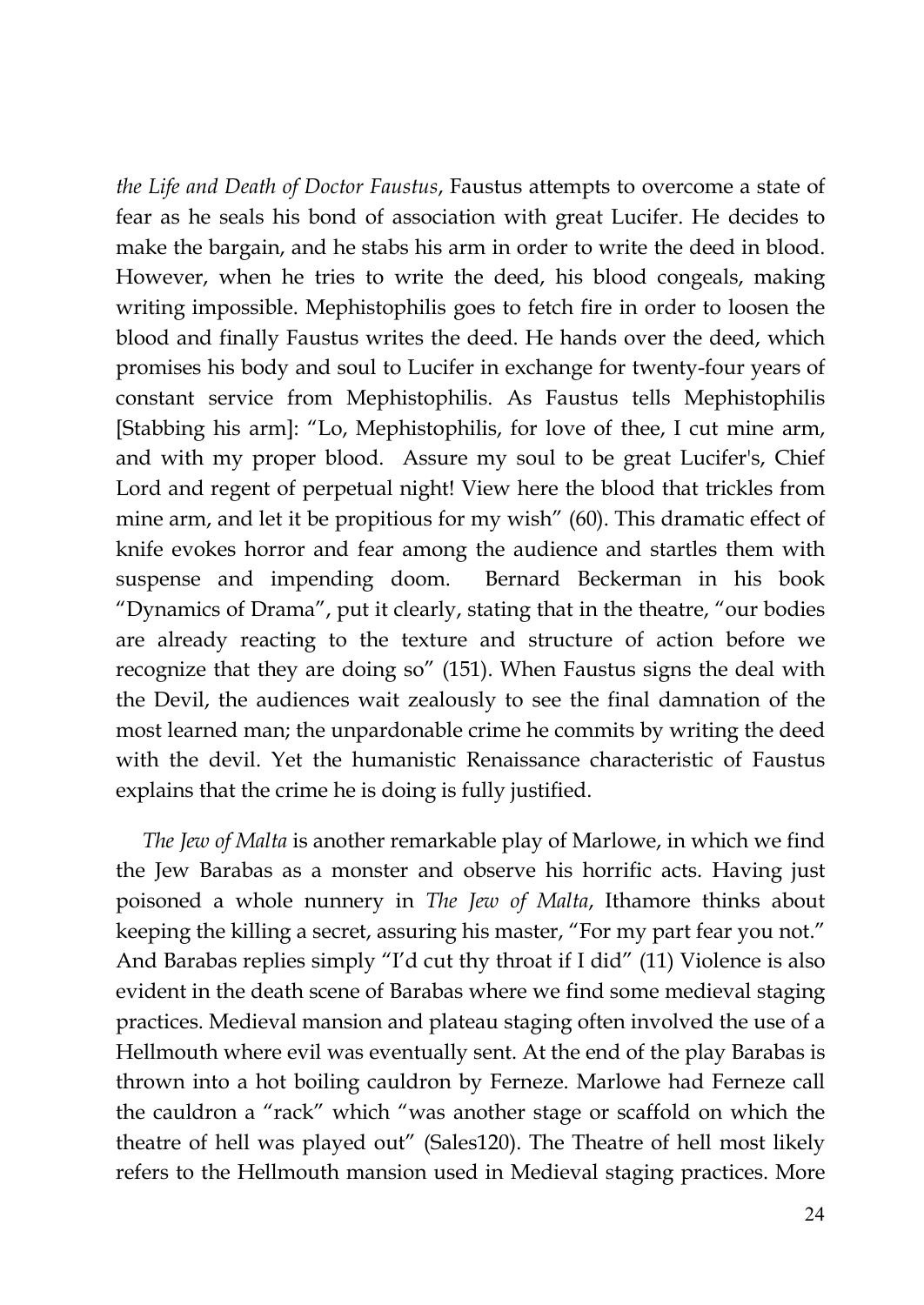recently, Janet Clare in an article titled "Marlowe's Theatre of Cruelty" explained, "It is a commonplace of our understanding of Marlowe that he produced a theatre of violent techniques and effects. Confronted with a combination of Renaissance eloquence and extreme acts of aggression, it can be difficult . . . to find an appropriate critical vocabulary for Marlowe's dramaturgy" (74). Therefore *The Jew of Malta* is closely tied to medieval theatrical movements.

The analysis of the cited plays attest to the fact that the radical actions within Marlowe's dramaturgy enact a new theatre of experience and action beyond the usual retrospective limits of moral consolation, critical response, and even legal explanation. The themes, forms, visual and verbal imageries of Marlovian Tragedies can be justifiably related to The Theatre of Cruelty. Even when Marlowe's characters die by more conventional means, they do so in ways that challenge the limits of illusionism. It is easy enough to stab oneself in the armpit and pretend it is the chest, but it is difficult to imagine, how Olympia could convincingly stab herself in the throat, or set fire to corpses of her husband and sons, or how Zabina and Bajazeth could appear to have their brains dashed out in *Tamburlaine.* His numerous references to official methods of persecution- from boiling to pressing, from cutting to beheading – clearly project the violence and horror in his theatre, which make the audience shiver with horror. In most of the plays of Marlowe the display of torture is evident and his amazing dramatic vocabularies express his characters' tragic end. Frightening and cruel as the scenes are, in terms of Artaud's Theatre of Cruelty, they are ultimately beneficial. The cruelty is seen to some extent as viciousness among human beings. But such scenes must be presented in a manner calculated to rid the spectator of the corresponding emotions in him rather than to arouse in him the desire to imitate. Thus the Theatre of Cruelty can be seen as using violent methods to achieve beneficial effects. It can also be suggested that although Artaud was the formulator of the concept of Theatre of Cruelty, in actual practice such a theatre existed long before he wrote *The Theatre and Its Double*. Finally it can be mentioned that there are noticeable relationships between Marlovian tragedies and a twentieth